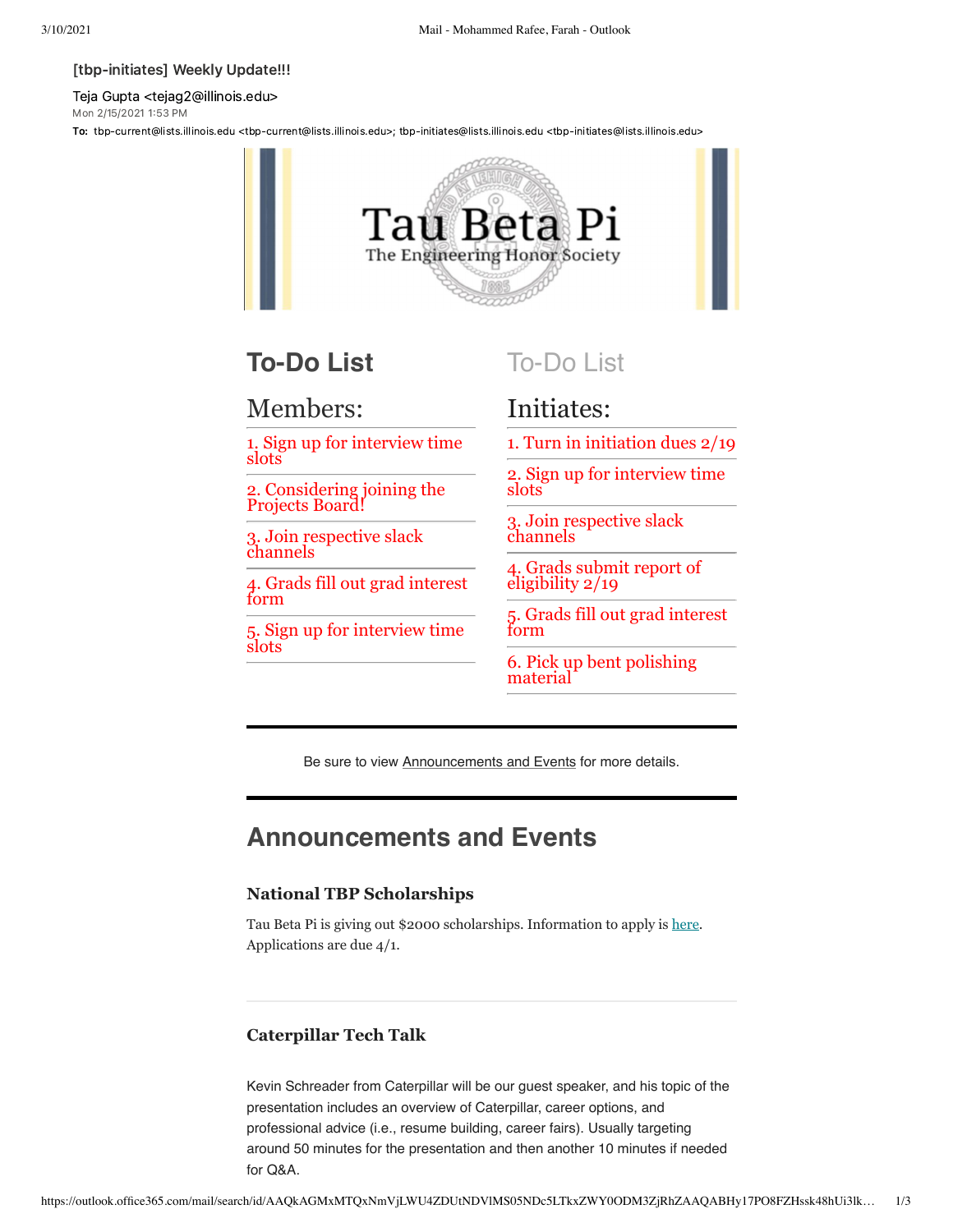3/10/2021 Mail - Mohammed Rafee, Farah - Outlook

This is a great opportunity to hear from the employer and what do they see in a candidate when they talk to them at the career fair. Especially online now.

Please put your name on the signup sheet before you attend the session. This will be used to mark your attendance and award you 1 point for this professional event. The signup sheet is attached below.

[https://docs.google.com/spreadsheets/d/10jb3\\_EzSW2mLJr4n28IRIInNAzY9wk](https://urldefense.com/v3/__https://docs.google.com/spreadsheets/d/10jb3_EzSW2mLJr4n28IRIInNAzY9wkSe2fhr8gonv2I/edit*gid=0__;Iw!!DZ3fjg!u5Ga8AoUlJ9lVYY8yx0iJXio_FNuheGerVgGTLymDu3SPjzqOE0eW-fkj9lilO_eQdnO8c78JfE$) Se2fhr8gonv2l/edit#gid=0

Zoom meeting information:

Join Zoom Meeting https://illinois.zoom.us/j/81829461981? [pwd=U0RaYjJLcStqaDVxdnM1NEl1UjNlZz09](https://illinois.zoom.us/j/81829461981?pwd=U0RaYjJLcStqaDVxdnM1NEl1UjNlZz09)

Meeting ID: 818 2946 1981 Password: 882703

### **Initiate Interviews Required for Undergraduate Initiates**

Please signup for an interview slot [here](https://urldefense.com/v3/__https://docs.google.com/spreadsheets/d/1lx7Ac4sFCzsU92poTwJUiWHWOi2ux5ypaXmDNVwdeYo/edit*gid=0__;Iw!!DZ3fjg!u5Ga8AoUlJ9lVYY8yx0iJXio_FNuheGerVgGTLymDu3SPjzqOE0eW-fkj9lilO_eQdnOkSo0vE8$). We are still in need of interviewers so please consider signing up. This is required for active membership.

### **New Slack Channels**

Please join our new slack channels. If you are a graduate student please check out **grad-students** channel. Also join your respective major channels: **abe, ae, bioe, cee, chbe, computerengineers, cs, ece, eng\_phys, ie\_se, matse, meche, npre**. If you are an initiate please join the **initiates\_sp21** channel.

## **Submit letter of recommendation/report of eligibility by 2/19**

#### **Required for Graduate Initiates**

Please submit your letter of recommendation/report of eligibility through this [form.](https://urldefense.com/v3/__https://docs.google.com/forms/d/e/1FAIpQLScSXMdyoFjxx4oi2N0m-Vvv41EvIW3jufMim15ba5UbV__2Bw/viewform?gxids=7628__;!!DZ3fjg!u5Ga8AoUlJ9lVYY8yx0iJXio_FNuheGerVgGTLymDu3SPjzqOE0eW-fkj9lilO_eQdnOfHFvpEw$) The form you need to fill out is [here.](https://urldefense.com/v3/__http://tbp.org/off/SectionEligibility.pdf__;!!DZ3fjg!u5Ga8AoUlJ9lVYY8yx0iJXio_FNuheGerVgGTLymDu3SPjzqOE0eW-fkj9lilO_eQdnOeKvmFME$)

### **Initiate Fees Due 2/19 Required For Initiates**

Please fill out and submit a screenshot to Simon Balisi(sbalisi2@illinois). If you are an online graduate student please fill out this [form](https://urldefense.com/v3/__https://tau-beta-pi.myshopify.com/products/initiation-fees-1?variant=32007150796913__;!!DZ3fjg!u5Ga8AoUlJ9lVYY8yx0iJXio_FNuheGerVgGTLymDu3SPjzqOE0eW-fkj9lilO_eQdnOxKH1rP4$). Otherwise fill out this [form.](https://urldefense.com/v3/__https://tau-beta-pi.myshopify.com/products/initiation-fees-1?variant=13713417044011__;!!DZ3fjg!u5Ga8AoUlJ9lVYY8yx0iJXio_FNuheGerVgGTLymDu3SPjzqOE0eW-fkj9lilO_eQdnOyjOmTsw$)

#### **Engineering Futures**

If you are interested in attending the Engineering Futures talk please use [this](https://urldefense.com/v3/__https://docs.google.com/forms/d/e/1FAIpQLSdzlp2Q5cj-s4Kn2pzcF15X411CTmQN24-Al_xytnc5YueOmA/viewform__;!!DZ3fjg!u5Ga8AoUlJ9lVYY8yx0iJXio_FNuheGerVgGTLymDu3SPjzqOE0eW-fkj9lilO_eQdnOQ8JZfkc$) sign up form. Sessions will be held February 15th and February 16th.